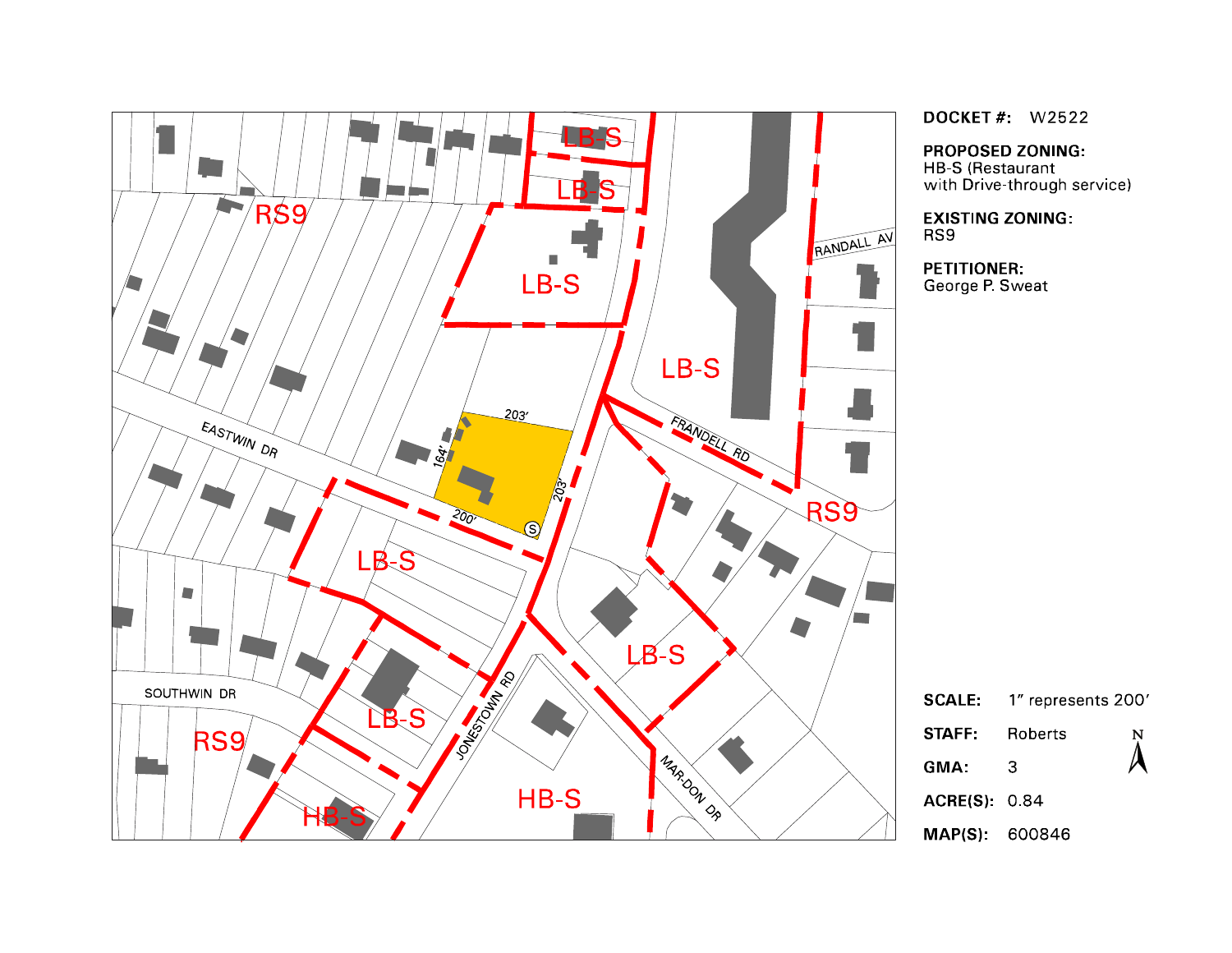January 23, 2002

George P. Sweat 4704 Eastwin Drive Winston-Salem, NC 27104

RE: ZONING DOCKET W-2522

Dear Mr. Sweat:

The attached report of the Planning Board to the Board of Aldermen is sent to you at the request of the Aldermen. You will be notified by the City Secretary's Office of the date on which the Aldermen will hear this petition.

Sincerely,

A. Paul Norby, AICP Director of Planning

pc: City Secretary's Office, P.O. Box 2511, Winston-Salem, NC 27102 Ronald A. Matamoros, 110 S. Stratford Road, Winston-Salem, NC 27104 Kelly Simeonides, 4733 Eastwin Drive, Winston-Salem, NC 27104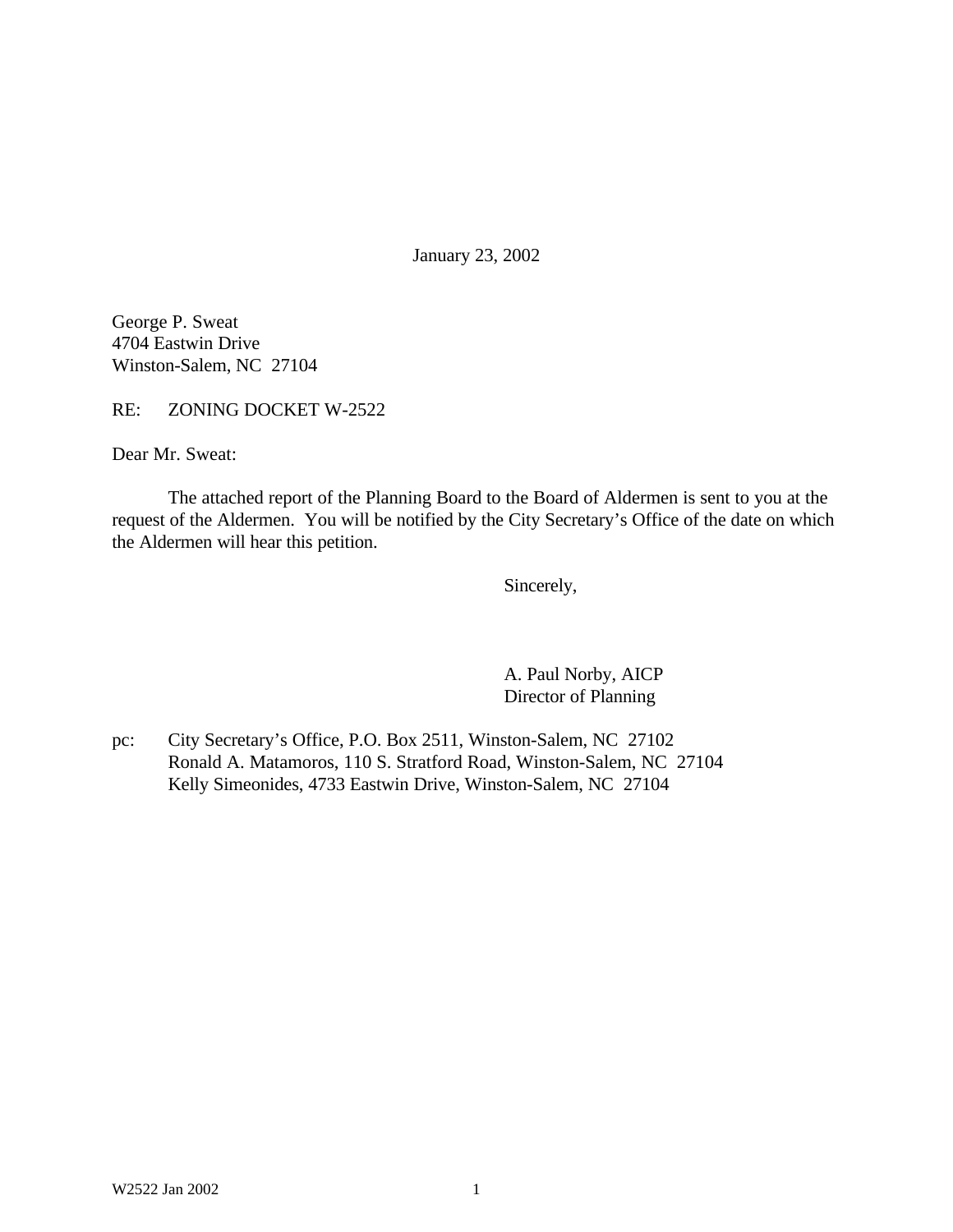# **ACTION REQUEST FORM**

**DATE**: January 23, 2002 **TO**: The Honorable Mayor and Board of Aldermen **FROM**: A. Paul Norby, AICP, Director of Planning

# **BOARD ACTION REQUEST**:

Request for Public Hearing on Zoning Petition of George P. Sweat

**SUMMARY OF INFORMATION**:

Zoning map amendment of George P. Sweat from RS-9 to HB-S [Restaurant (with drive-through service)]: property is located at the northwest corner of Jonestown Road and Eastwin Drive (Zoning Docket W-2522).

# **PLANNING BOARD ACTION**:

| <b>MOTION ON PETITION: DENIAL</b> |                  |
|-----------------------------------|------------------|
| FOR:                              | <b>UNANIMOUS</b> |
| <b>AGAINST:</b>                   | <b>NONE</b>      |
| <b>SITE PLAN ACTION:</b>          | <b>CONFORMS</b>  |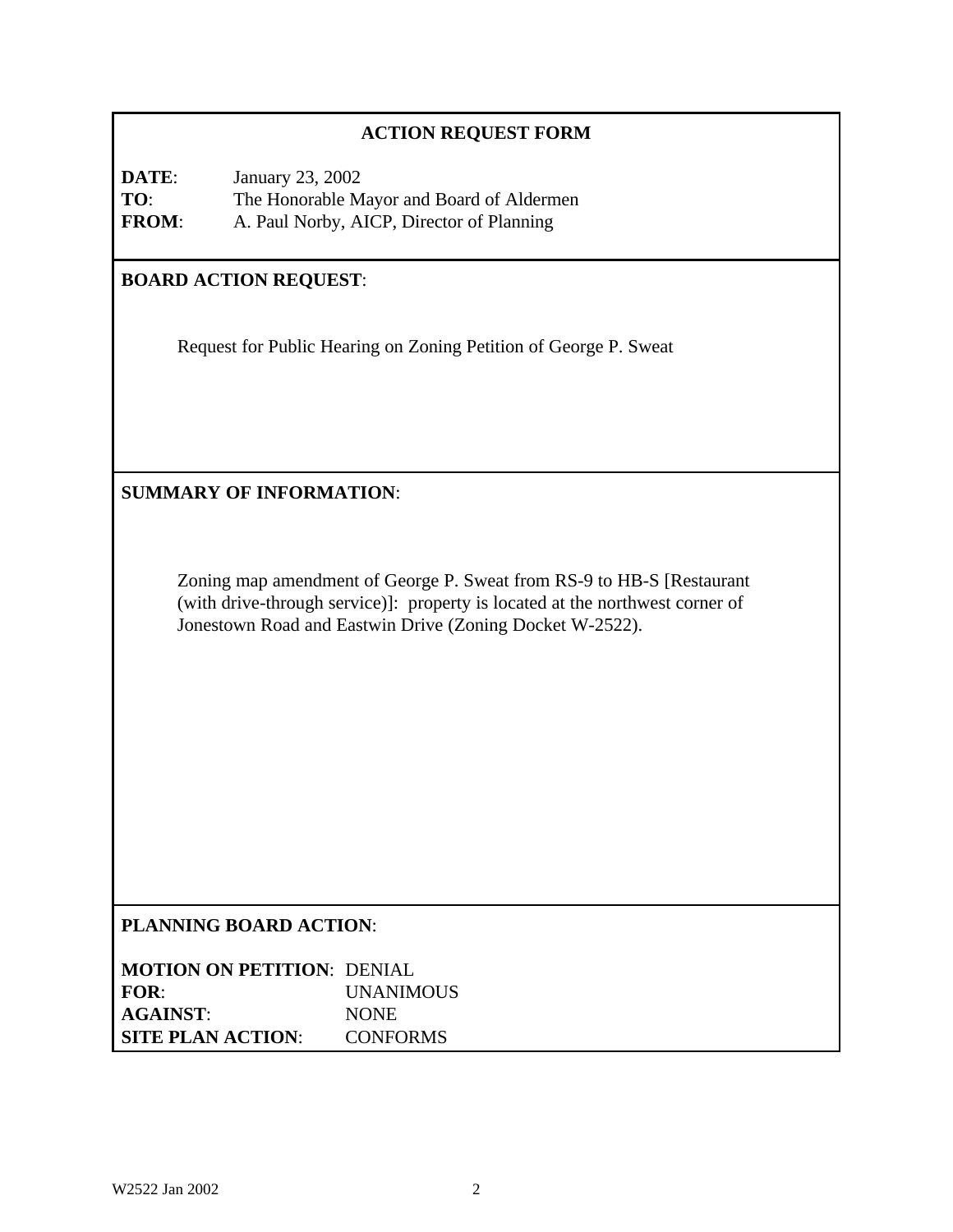#### CITY ORDINANCE - SPECIAL USE

Zoning Petition of George P. Sweat, Docket W-2522

AN ORDINANCE AMENDING THE WINSTON-SALEM CITY ZONING ORDINANCE AND THE OFFICIAL ZONING MAP OF THE CITY OF WINSTON-SALEM, N.C.

\_\_\_\_\_\_\_\_\_\_\_\_\_\_\_\_\_\_\_\_\_\_\_\_\_\_\_\_\_\_\_\_\_

BE IT ORDAINED by the Board of Aldermen of the City of Winston-Salem as follows: Section 1. The Winston-Salem City Zoning Ordinance and the Official Zoning Map of the City of Winston-Salem, N.C. are hereby amended by changing from RS-9 to HB-S [Restaurant]

(with drive-through service)] the zoning classification of the following described property:

Tax Block 3941, Tax Lot 2

Section 2. This Ordinance is adopted after approval of the site plan entitled Arup and Rita

Patel and identified as Attachment "A" of the Special Use District Permit issued by the Board of

Aldermen the \_\_\_\_\_\_\_ day of \_\_\_\_\_\_\_\_\_\_\_\_\_\_\_\_\_\_\_, to George P. Sweat.

Section 3. The Board of Aldermen hereby directs the issuance of a Special Use District

Permit pursuant to the Zoning Ordinance of the *Unified Development Ordinances* for a

development to be known as Arup and Rita Patel. Said Special Use District Permit and site plan

with associated documents are attached hereto and incorporated herein.

Section 4. This Ordinance shall be effective from and after its adoption.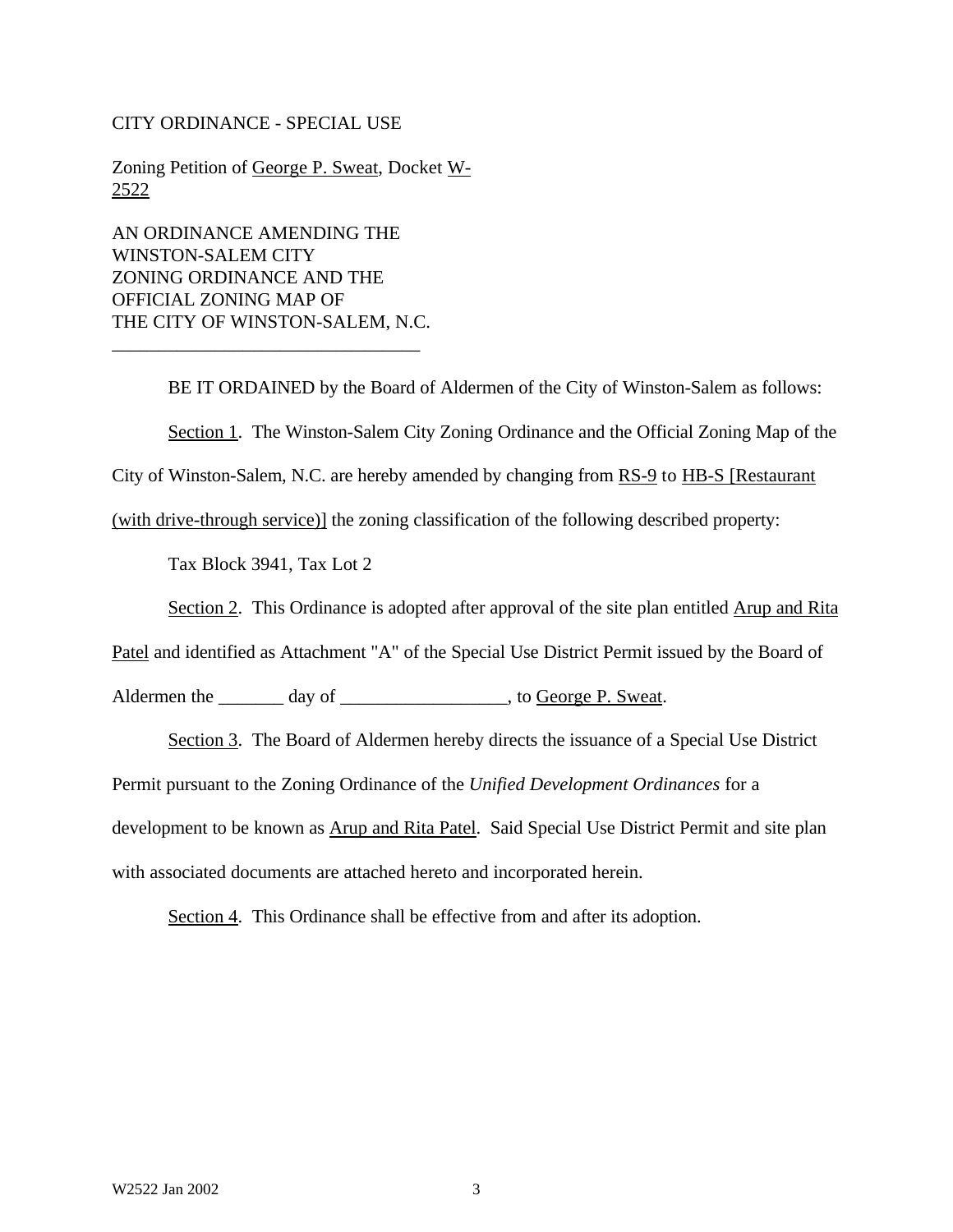## CITY - SPECIAL USE DISTRICT PERMIT

## SPECIAL USE DISTRICT PERMIT

Issued by the Board of Aldermen

## of the City of Winston-Salem

The Board of Aldermen of the City of Winston-Salem issues a Special Use District Permit

for the site shown on the site plan map included in this zoning petition of George P. Sweat,

(Zoning Docket  $W-2522$ ). The site shall be developed in accordance with the plan approved by

the Board and bearing the inscription: "Attachment A, Special Use District Permit for HB-S

[Restaurant (with drive-through service)], approved by the Winston-Salem Board of Aldermen

the  $\frac{1}{\sqrt{2}}$  day of  $\frac{1}{\sqrt{2}}$  and signed, provided the property is

developed in accordance with requirements of the HB-S zoning district of the Zoning Ordinance

of the *Unified Development Ordinances*, the Erosion Control Ordinance, and other applicable

laws, and the following additional conditions be met:

# PRIOR TO THE ISSUANCE OF GRADING PERMITS

- a. Developer shall have a storm water management study submitted for review by the Public Works Department of the City of Winston-Salem. If required, an engineered storm water management plan shall be submitted and approved by the Public Works Department of the City of Winston-Salem.
- b. Obtain a driveway permit from the North Carolina Department of Transportation (NCDOT). Additional conditions may be required by NCDOT.

# PRIOR TO THE ISSUANCE OF BUILDING PERMITS

- a. Developer shall also dedicate 35 feet of right-of-way from the center line of Jonestown Road.
- b. A cross access drive easement shall be recorded to allow cross access between the subject site and the property to the north in the event that property is rezoned to a business zoning district.

# PRIOR TO THE ISSUANCE OF OCCUPANCY PERMITS

a. Developer shall install a sidewalk along the frontage on Jonestown Road to the specifications of the Public Works Department of the City of Winston-Salem prior to the issuance of occupancy permits.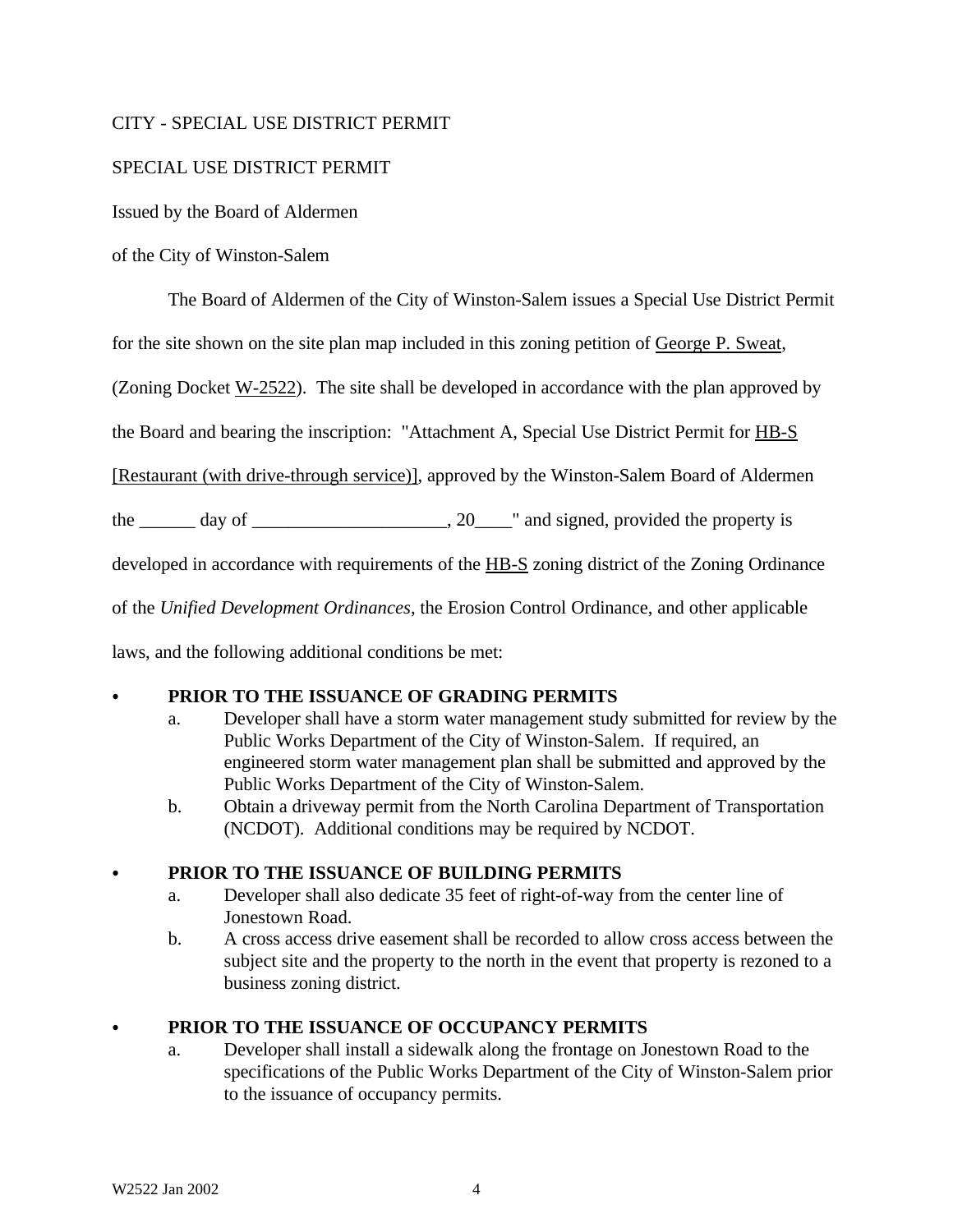- b. Developer shall install landscaping in accordance with UDO Section 3-4.
- c. Site lighting shall be located on the site side of required buffering and oriented toward the building. Fixtures will be placed a minimum of 100 feet apart and will be no higher than 25 feet above grade. Mercury lamps (metal halide types will not be permitted) with a maximum output of 7,500 lumens per light will be utilized.
- d. A cross access drive connection extending to the north property line shall be installed and an associated easement shall be recorded to allow cross access between adjoining properties.

# C **OTHER REQUIREMENTS**

a. Only one freestanding sign shall be permitted on this property. Said sign shall be a monument type with a maximum height of five (5) feet.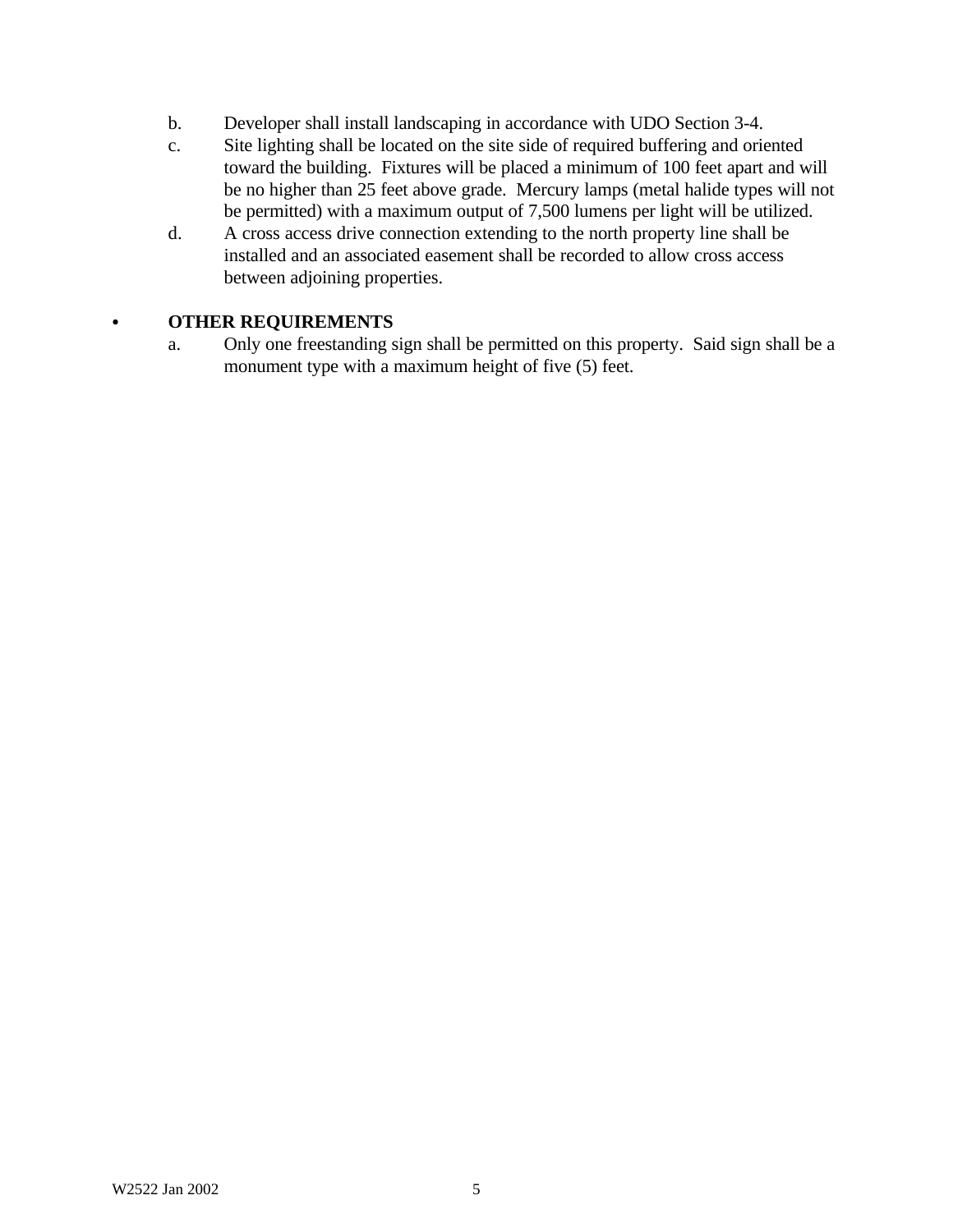## **ZONING STAFF REPORT**

**DOCKET #** W-2522 **STAFF:** Gary Roberts

Petitioner(s): George P. Sweat Ownership: Same

## **REQUEST**

| From: | RS-9 Residential Single Family District; minimum lot size 9,000 sf       |
|-------|--------------------------------------------------------------------------|
| To:   | HB-S Highway Business District [Restaurant (with drive-through service)] |

Both general and special use district zoning were discussed with the applicant(s) who decided to pursue the zoning as requested.

Acreage: 0.84 acre

# **LOCATION**

Street: Northwest corner of Jonestown Road and Eastwin Drive. Jurisdiction: City of Winston-Salem. Ward: West.

### **SITE PLAN**

Proposed Use: Restaurant (with drive-through service). Square Footage: 2,400 square feet. Building Height: One story. Parking: Required: 32 spaces; proposed: 32 spaces. Bufferyard Requirements: Type IV bufferyard adjacent to RS-9. Vehicular Use Landscaping Standards Requirements: UDO standards apply.

### **PROPERTY SITE/IMMEDIATE AREA**

Existing Structures on Site: Single family home. Adjacent

| nt Uses:    |                                                                              |
|-------------|------------------------------------------------------------------------------|
| North -     | Vacant, partially wooded, partially grassy lot, zoned RS-9. Further north is |
|             | the Goodwill Industries Store, zoned LB-S.                                   |
| Northeast - | Across Jonestown Road north of Frandell Road is Summit Station               |
|             | Shopping Center, zoned LB-S.                                                 |
| East -      | Across Jonestown Road is a currently vacant restaurant, zoned LB-S.          |
| South -     | Across Eastwin Drive, future retail and office space is under construction,  |
|             | zoned LB-S.                                                                  |
| West -      | Single family homes, zoned RS-9.                                             |
|             |                                                                              |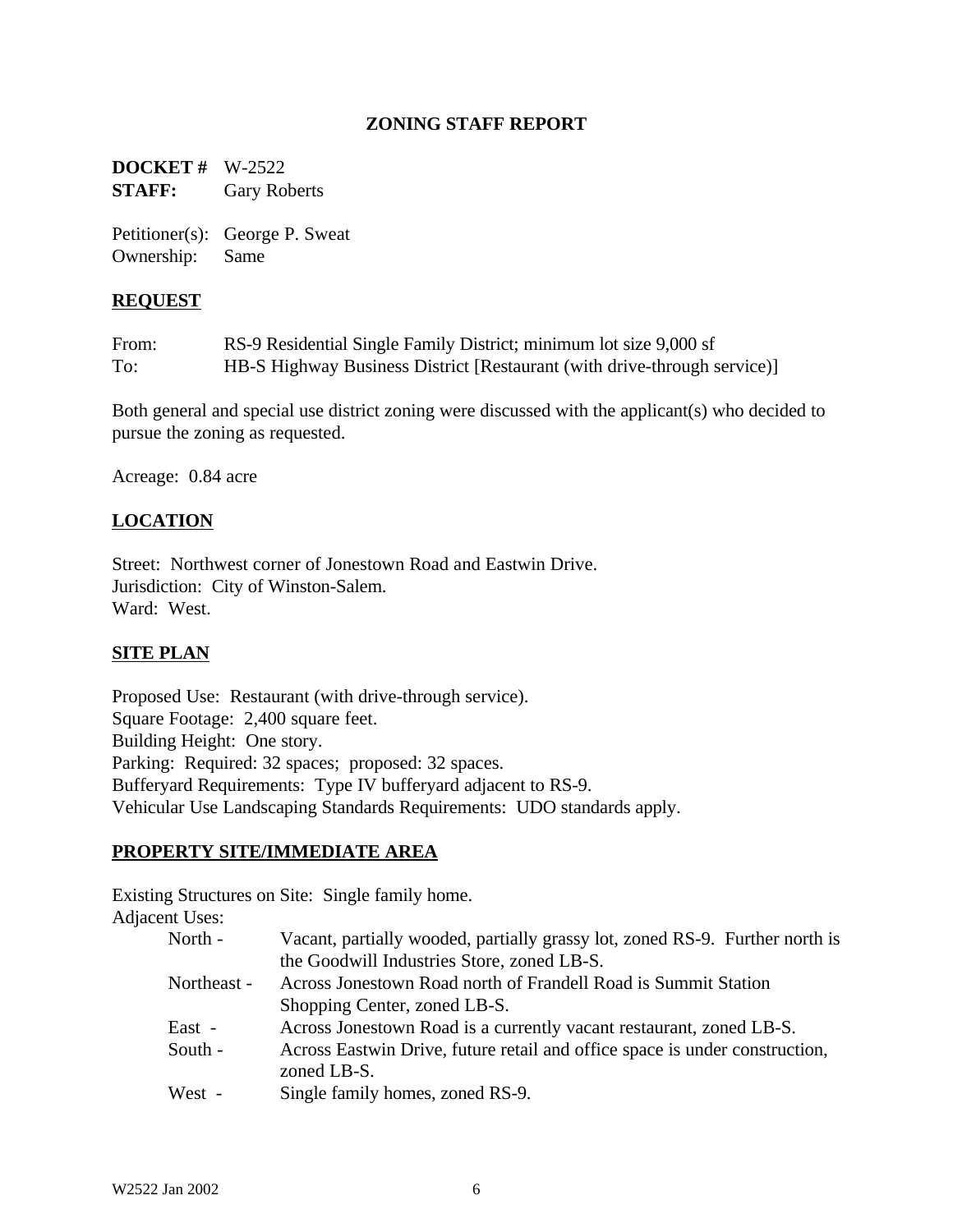## **GENERAL AREA**

Character/Maintenance: Well-maintained businesses and single-family homes. Development Pace: Rapid.

## **PHYSICAL FEATURES/ENVIRONMENTAL REVIEW**

Impact on Existing Features: Removal of large tree at the southwestern corner of site and minor grading.

Topography: Gentle slope to the southeast and northwest from the ridge running through the middle of the property.

Vegetation/habitat: Typical residential yard with some large maturing variety trees. Watershed: Site is not within the boundaries of a Water Supply Watershed.

### **TRANSPORTATION**

Direct Access to Site: Jonestown Road; Eastwin Drive. Street Classification: Jonestown Road - major thoroughfare; Eastwin Drive - collector. Average Daily Traffic Count/Estimated Capacity at Level of Service D (Vehicles per Day): Jonestown Road between Country Club Road and US 421 = 20,000/23,900 Trip Generation/Existing Zoning: RS-9 0.84 x 43,560/9,000 = 4 units x 9.57 (SFR Trip Rate) = 38 trips per day Trip Generation/Proposed Zoning: HB-S  $2,400/1,000 \times 496.12$  (Fast food restaurant with drive-through trip rate) = 1,190 trips per day Sidewalks: Staff recommends a sidewalk along Jonestown Road. Transit: Route 43, along Jonestown Road (Westside Connector).

# **HISTORY**

Relevant Zoning Cases:

- 1. W-2475; RS-9 to LB-S (Multiple Business Uses TWO PHASE); withdrawn August 9, 2001; current site; staff recommended denial.
- 2. W-2431; LO-S (Multiple Office Uses) to LB-S (Multiple Business Uses); approved October 25, 2000; southwest corner of Jonestown Road and Eastwin Drive; 1.54 acres; Planning Board and staff recommended approval.
- 3. W-2378; RS-9 to LB-S (General Merchandise Store); approved April 3, 2000; west side of Jonestown Road between Frandell Road and Southwin Drive; 1.28 acres; Planning Board and staff recommended approval.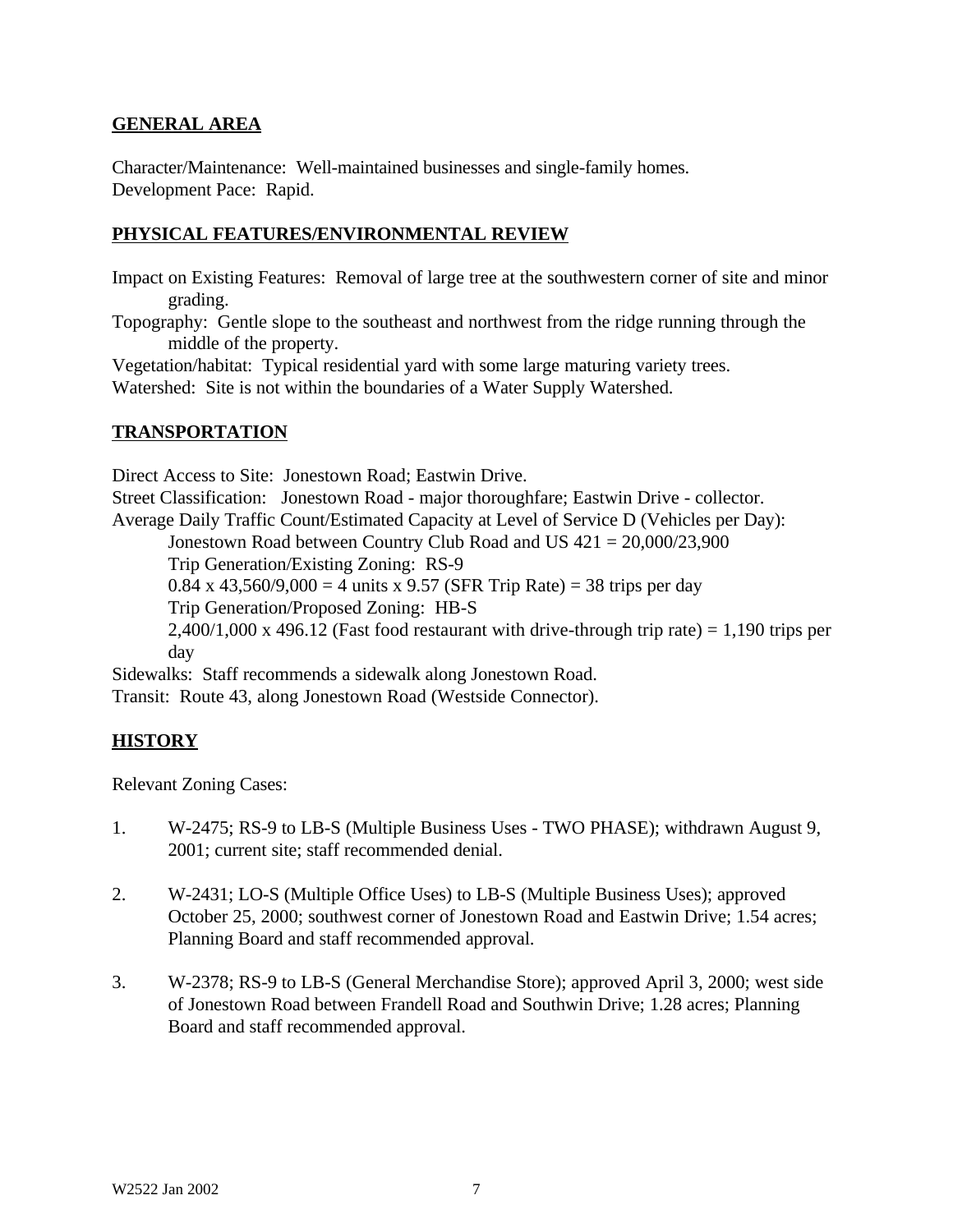4. W-2200; LB-S [Restaurant (without drive-through service)] and RS-9 to LB-S (Car Wash); denied January 5, 1998; southeast corner of Frandell Road and Jonestown Road, directly across Jonestown Road from current site; 1.14 acres; Planning Board and staff recommended denial.

# **CONFORMITY TO PLANS**

*Legacy* GMP Area: Suburban Neighborhoods (GMA 3).

Relevant Comprehensive Plan Recommendation(s): *Legacy* proposes that commercial areas be compact rather than linear in nature, with businesses interconnected designed to be pedestrian oriented.

Area Plan/Development Guide: *Country Club/Jonestown Area Plan* (adopted 1985).

- Relevant Development Guide Recommendation(s): The recommendations for the Jonestown Road/US 421 location in the area plan includes allowing a controlled transition from single-family residential to commercial. The following design standards should be used for such conversions:
	- 1. Conversion to business or office uses is permitted with some limitations (including no drive-through restaurants);
	- 2. Parking should be located in the rear. If in front, the 10' parking setback must be planted in grass, trees and shrubs;
	- 3. Interior site access connections should be made to the side or rear in order to link other properties fronting on Jonestown Road.

# **ANALYSIS**

The current proposal is to rezone 0.84 acre on the northwest corner of Jonestown Road and Eastwin Drive from RS-9 to HB-S in order to construct a drive-through restaurant. The property is now the site of a single family residence and associated accessory buildings. Jonestown Road is a major thoroughfare and the surrounding properties are zoned either LB-S or RS-9. During the August 2001 Planning Board meeting the petitioner withdrew a request to rezone the subject property from RS-9 to LB-S (Multiple Business Uses - TWO PHASE) (W-2475).

The site is within the boundaries of the *Country Club/Jonestown Area Plan* which has very specific design guidelines and land use recommendations for the Jonestown - US 421 area. The adopted policies within the plan have enabled the adjoining neighborhoods to retain a high quality of life and remain viable places to live. Mounting traffic volumes and potential off site impacts further reenforce the need for an orderly and controlled transition to office and limited commercial type uses. The area plan's explicit admonition regarding restaurants with drive- throughs has been consistently adhered to in previous rezoning requests considered since the area plan was adopted. Such uses typically generate relatively high levels of traffic and have notable off site impacts such as speaker box and car stereo noise at late hours, vehicular and fixed lighting overspills and litter and trash issues.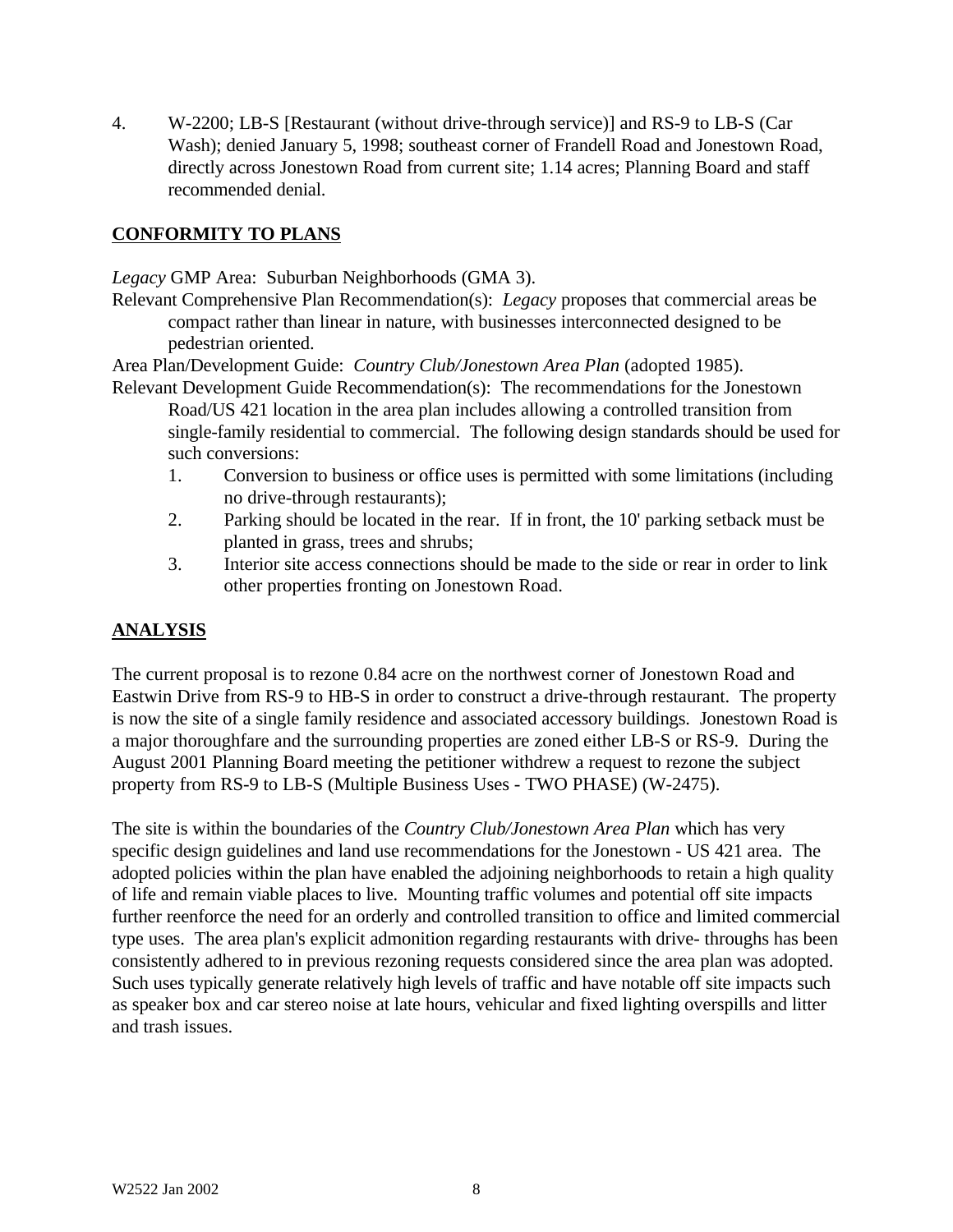The area plan also recommends that parking be located to the rear of buildings; corner lots should have access onto side streets; and an interior service road connecting to the adjacent properties be provided. The subject site plan is being modified to address issues raised at the interdepartmental site plan review committee meeting, but does not address the proposal's noncompliance with other area plan recommendations.

While the site is suitable for limited commercial, office and possibly medium density residential, the requested use of restaurant with drive through and the above noted deficiencies of the site plan, warrant staffs recommendation for denial.

# **FINDINGS**

- 1. *Legacy* proposes that commercial areas be compact rather than linear in nature, with businesses interconnected designed to be pedestrian oriented.
- 2. The *Country Club/Jonestown Area Plan* specifies against drive-through restaurants and calls for various site plan considerations which the current request does not address.
- 3. The adjacent single family residential properties would be negatively impacted by the proposed use.
- 4. Staff could support a request in which the proposed uses and site plan are consistent with the adopted policies of the area plan.

# **STAFF RECOMMENDATION**

# Zoning: **DENIAL**.

Site Plan: Staff certifies that **the site plan meets all code requirements**, and recommends the following conditions:

# PRIOR TO THE ISSUANCE OF ANY PERMITS

a. Obtain a driveway permit from the North Carolina Department of Transportation (NCDOT). Additional conditions may be required by NCDOT.

# C **PRIOR TO THE ISSUANCE OF GRADING PERMITS**

a. Developer shall have a storm water management study submitted for review by the Public Works Department of the City of Winston-Salem. If required, an engineered storm water management plan shall be submitted and approved by the Public Works Department of the City of Winston-Salem.

# C **PRIOR TO THE ISSUANCE OF OCCUPANCY PERMITS**

a. Developer shall install a sidewalk along the frontage on Jonestown Road to the specifications of the Public Works Department of the City of Winston-Salem prior to the issuance of occupancy permits. Developer shall also dedicate 35 feet of right-of-way from the center line of Jonestown Road.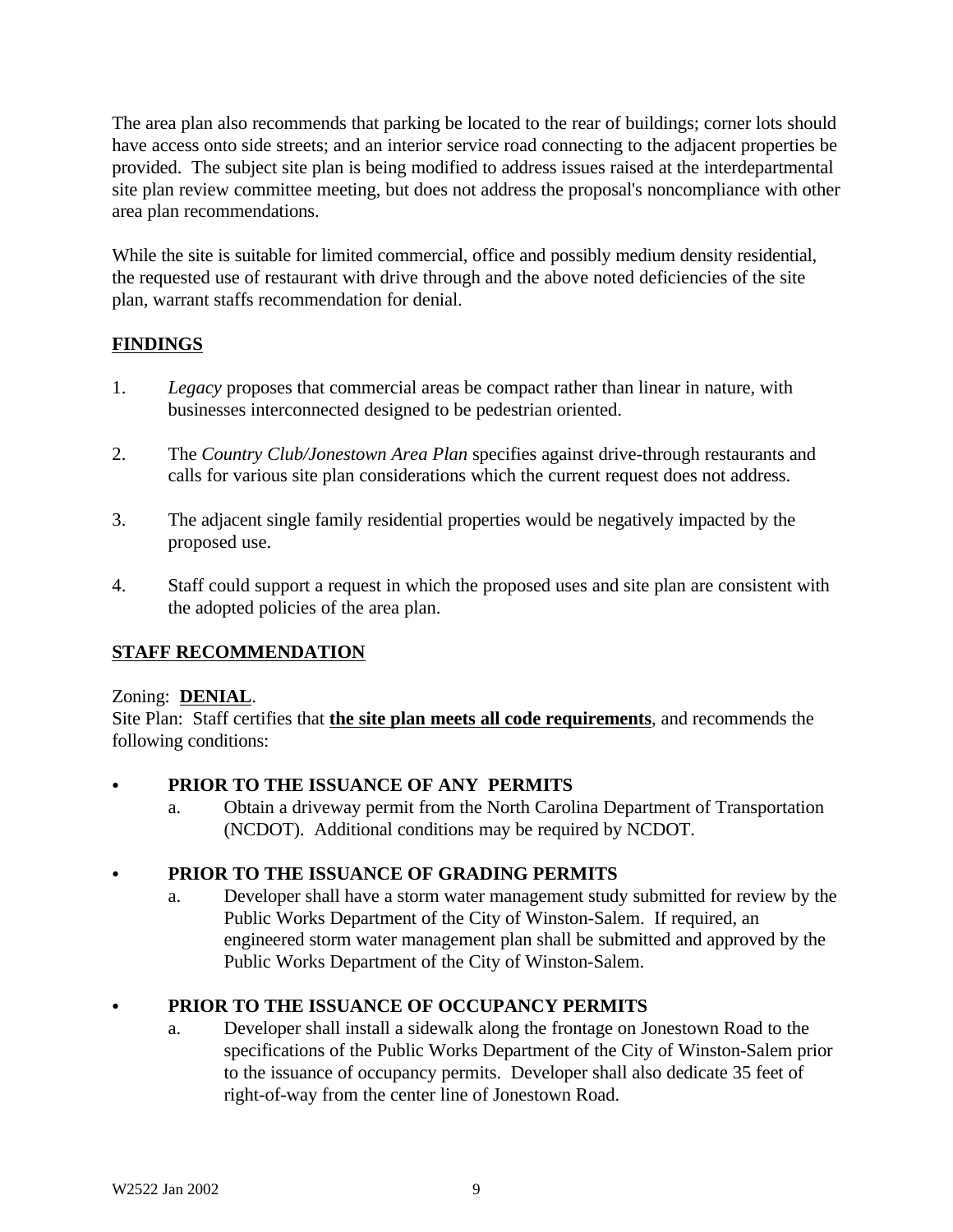- b. Developer shall install landscaping in accordance with UDO Section 3-4.
- c. Site lighting shall be located on the site side of required buffering and oriented toward the building. Fixtures will be placed a minimum of 100 feet apart and will be no higher than 25 feet above grade. Mercury lamps (metal halide types will not be permitted) with a maximum output of 7,500 lumens per light will be utilized.
- d. A cross access drive connection extending to the north property line shall be installed and an associated easement shall be recorded to allow cross access between adjoining properties.

## C **OTHER REQUIREMENTS**

a. Only one freestanding sign shall be permitted on this property. Said sign shall be a monument type with a maximum height of five (5) feet.

Gary Roberts presented the staff report.

## **PUBLIC HEARING**

 $FOR:$ 

Ron Matamoras, 110 South Stratford Road, Winston-Salem, NC 27104

- I represent Mr. & Mrs. Patel who are the current franchisees for Baskin Robbins/Dunkin Donuts.
- A requirement for them to get franchise approval for another site in Winston-Salem is a drive-through. The drive-through is the issue with staff. There are a number of places on Jonestown Road which have drive-throughs. This operation won't be able to happen without the drive-through.

Submitted pictures of sample.

We believe the area has changed and drive-throughs are appropriate here.

# AGAINST:

Kelly Simeonides, 4733 Eastwin Drive, Winston-Salem, NC 27104

- We recently purchased our home in November and we felt it was quite a blessing. The thought of turning this corner into a drive-through is disheartening.
	- This is such a nice area. You can imagine our concern of having two little children. A respectable business would be appropriate, but the only drive-throughs in this area are attached to shopping centers.

### **WORK SESSION**:

During discussion by the Planning Board, the following points were made:

1. The previous zoning request was for a portion of this site.